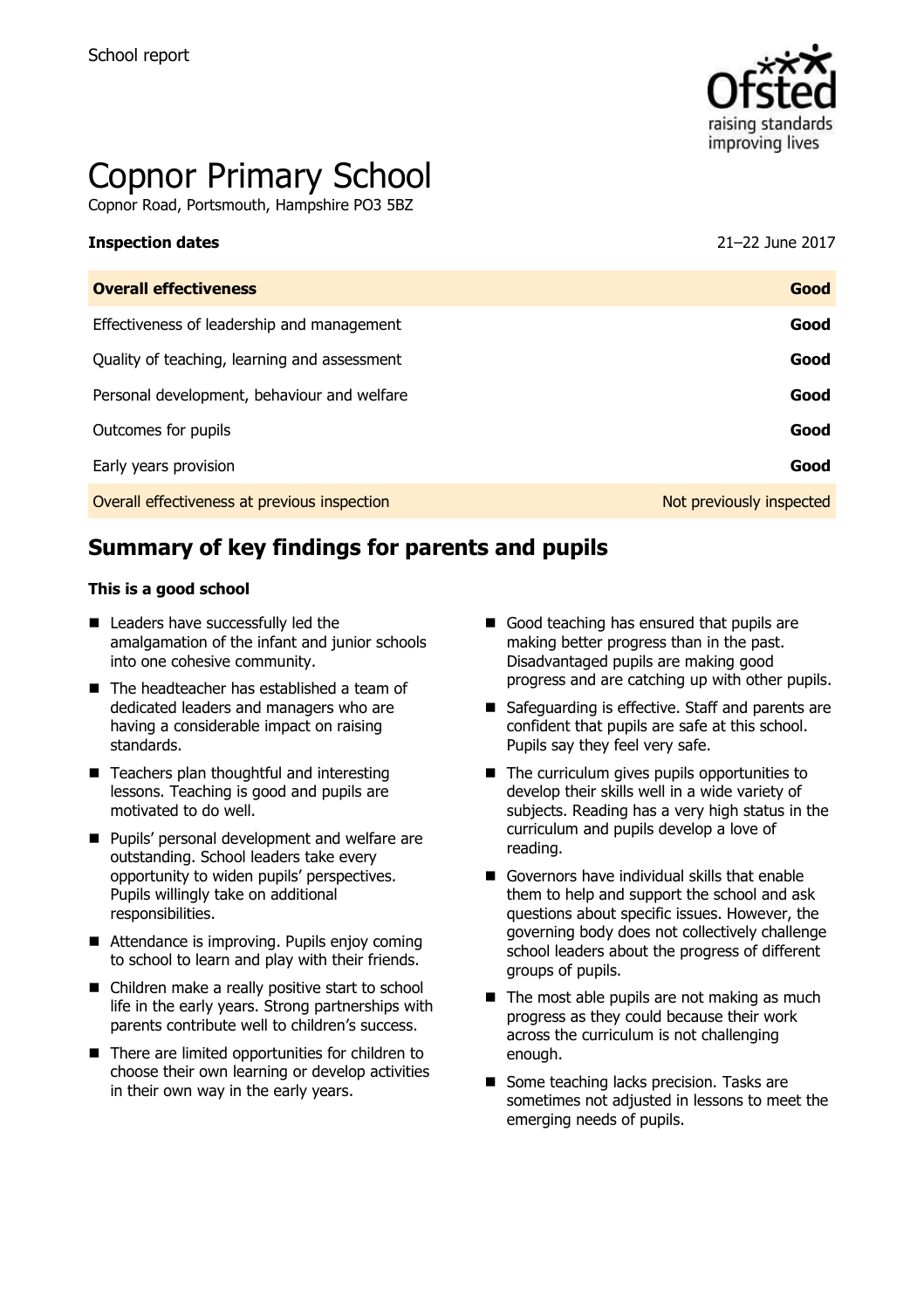

# **Full report**

### **What does the school need to do to improve further?**

- Improve teaching so all groups of pupils, and especially the most able, make rapid progress, by:
	- ensuring that all teachers have the highest expectations of their pupils
	- using assessment information precisely before lessons to plan challenging tasks
	- making effective use of informal assessment in lessons to provide further challenge or support to pupils when needed.
- Allow children in the early years to make more choices and deepen their learning by following their interests and sustaining the activities they choose.
- Governors should:
	- work together more collegiately to articulate their ambition for the school and its pupils
	- develop a greater understanding of the progress made by different groups of pupils and challenge leaders to make further improvements.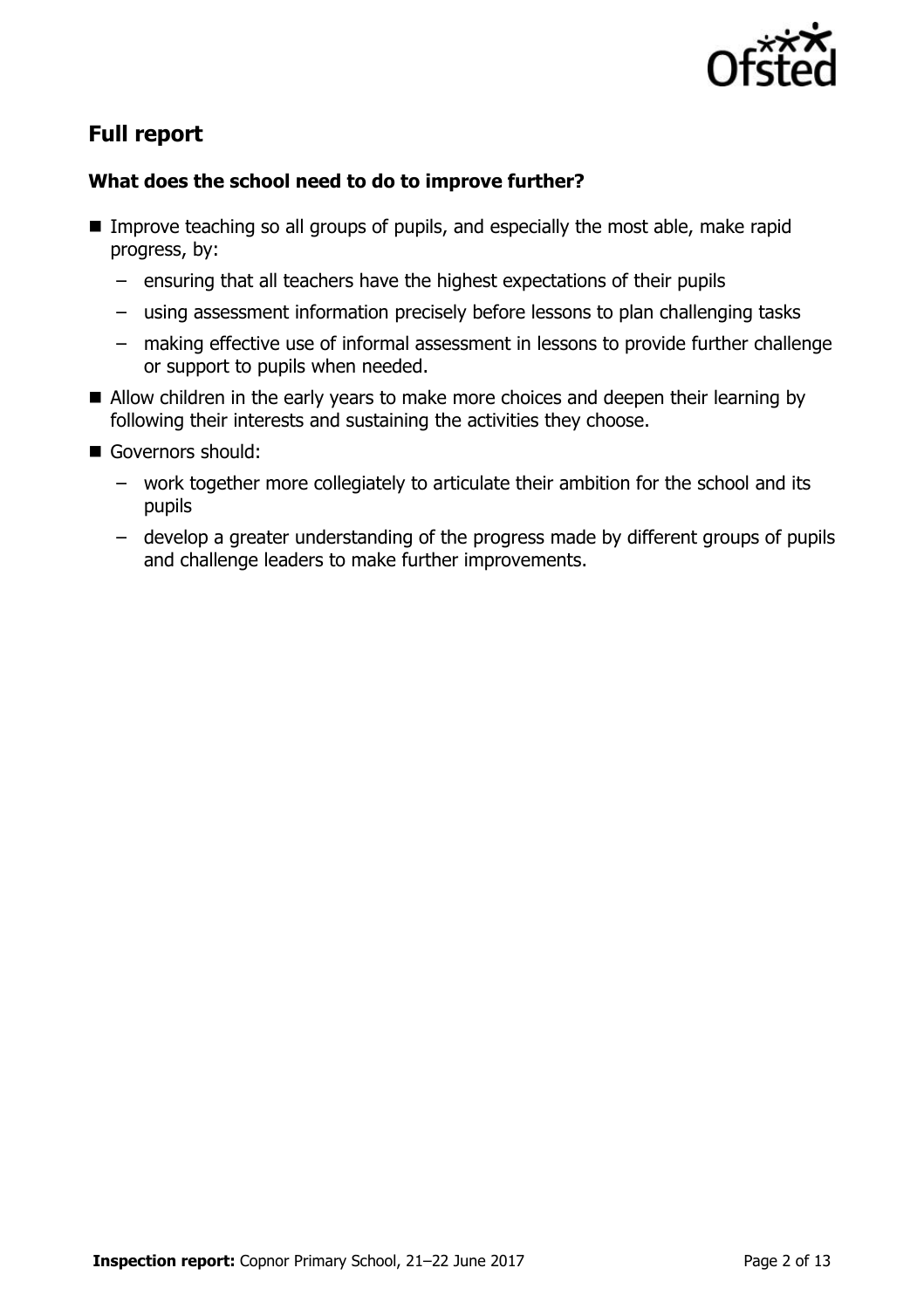

# **Inspection judgements**

#### **Effectiveness of leadership and management Good**

- The headteacher, ably supported by his leadership team, has successfully brought two schools together to make one. As one parent told an inspector, 'Since the school has amalgamated and become a primary the leadership and management has been amazing.' Another parent commented that, 'The ethos of the school is excellent. Parents and school work in harmony.'
- Staff are overwhelmingly positive about the school's leadership. Leaders have confidence in their staff who, equally, have confidence in the leadership team. Among numerous positive comments about the school's leadership, one staff member wrote, 'It is rewarding to see how we have managed to create – genuinely – one united school from two.'
- Senior leaders are accurate in their judgements about the quality of education that the school provides. They challenge each other well to achieve the best for the pupils. They have a clear desire to make the school even better. The school plan focuses on the right priorities to achieve this ambition.
- **Professional development and coaching are used very well throughout the school. This** starts with teachers who are new to the profession being very well mentored by senior leaders. Teachers who take on new leadership responsibilities, for example leading a subject, have the opportunity to shadow and learn from an experienced leader. Senior leaders work together collaboratively but are not complacent. They look outside of the school and local authority to learn from the best practice nationally.
- Subject leaders are aware of the strengths and areas to develop in their areas of responsibility. Some can point to recent improvements they have made. For example, increasing the focus on investigative science in response to pupil feedback. Other subject leaders are new to their roles and have not yet had a demonstrable impact on raising standards.
- Leaders continue to reflect on how successfully the curriculum engages pupils. They make changes where necessary. Each new topic hooks pupils' interests and then helps them to develop skills and knowledge well in a range of subjects. Additionally, topics also allow teachers to help pupils deepen their understanding of British values.
- Spiritual, moral, social and cultural development feature very strongly in the curriculum. Effective use is made of school trips and visitors to the school to broaden pupils' horizons. Pupils are taking an active role in the wider leadership of the school through the 'learning to lead' programme. This helps pupils to clearly demonstrate they have the values and attributes necessary to be successful in the next stage of their education and as young citizens in Britain.
- Additional funding is spent appropriately to help disadvantaged pupils to catch up with their peers. The school carefully identifies the barriers preventing disadvantaged pupils from achieving well, such as poor attendance or low prior attainment. Leaders plan and implement successful strategies to overcome these barriers.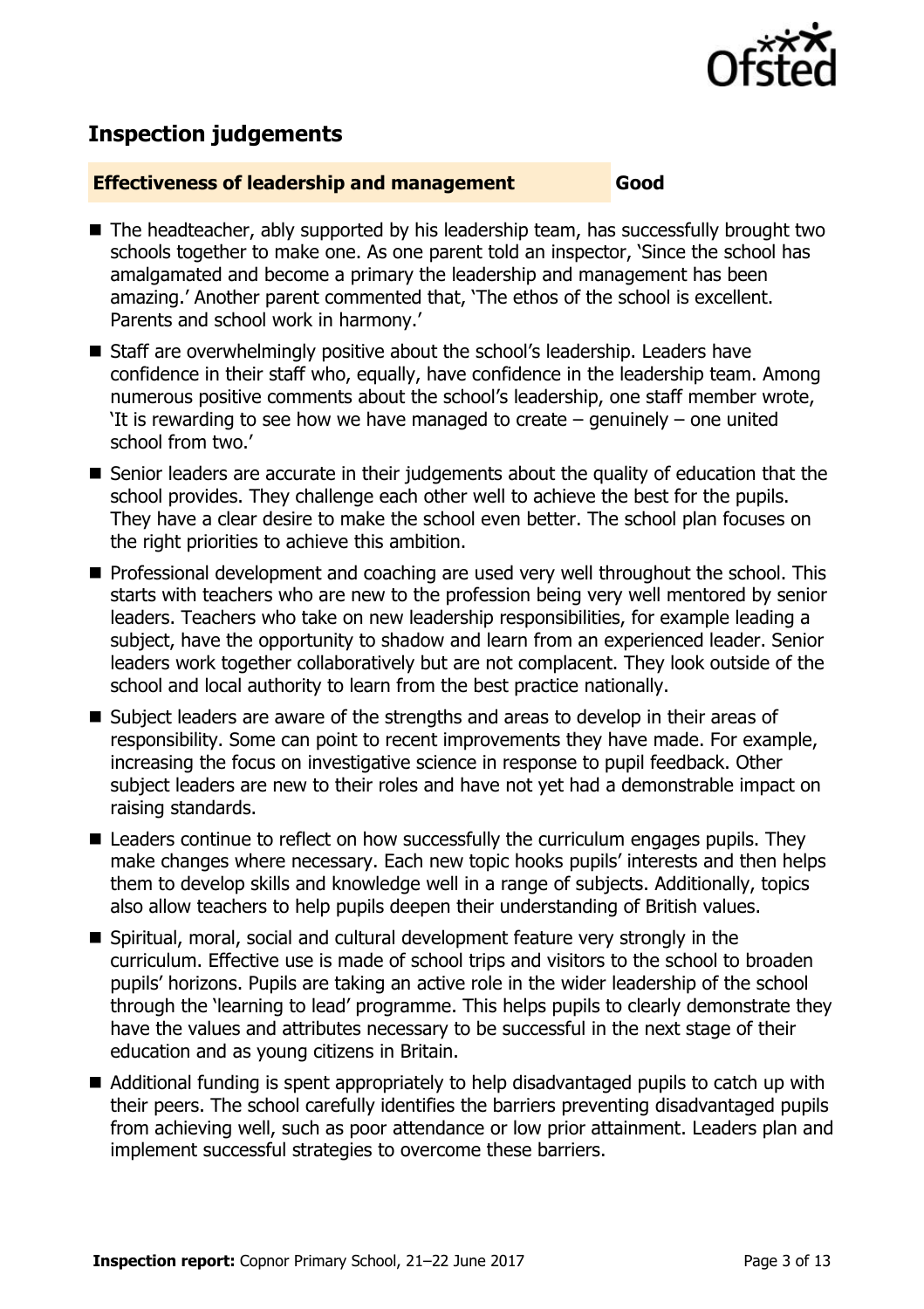

- The leadership of provision for pupils who have special educational needs and/or disabilities is highly successful. Additional funding and carefully planned support ensures that these pupils make good progress from their starting points.
- The sport premium is used effectively. A specialist teacher works with both pupils and staff to improve the quality of provision in physical education. There have been many new sporting opportunities for pupils, including those who are disadvantaged, to try. Participation in a range of extra-curricular clubs and activities is rising.
- Parents are highly supportive of the school. The overwhelming majority feel that it is led and managed well and would recommend it to other parents. Parents are invited to come in to school regularly to find out how well their children are doing or to learn about how the school is teaching pupils to be successful learners.

#### **Governance of the school**

- The governing body includes individual members with relevant and helpful skills and expertise that have enabled the school to make improvements. These particular skills have helped school leaders to improve the school buildings, care for pupils with medical needs and analyse assessment information.
- Governors, including the chair and vice-chair, visit the school regularly to check things for themselves. They ask leaders appropriate questions to gauge how well projects and improvements are developing. They can accurately talk about the school's strengths and the areas that need further development.
- While governors have overseen the successful amalgamation of two schools they have not set a clear direction of what more they wish the school to achieve for its pupils. Governors are not collectively challenging leaders to improve the outcomes for all groups of pupils. This is because they do not receive clear information about the progress different groups of pupils are making.
- Governors fulfil all of their statutory duties, especially around safeguarding and the provision for pupils who have special educational needs and/or disabilities.

#### **Safeguarding**

- The arrangements for safeguarding are effective.
- The single central record of employment checks is kept meticulously. This approach to safeguarding paperwork extends to the comprehensive range of policies that are in place to keep pupils safe.
- Staff, including those who are relatively new to the school, are very well trained in safeguarding procedures. They understand their duties and the actions to follow in response to any safeguarding concerns.
- Designated safeguarding leads are also well trained and work very well with parents and other agencies to keep pupils safe from harm. Additional training around extremism and radicalisation has been completed to enable staff to recognise any emerging concerns should they occur.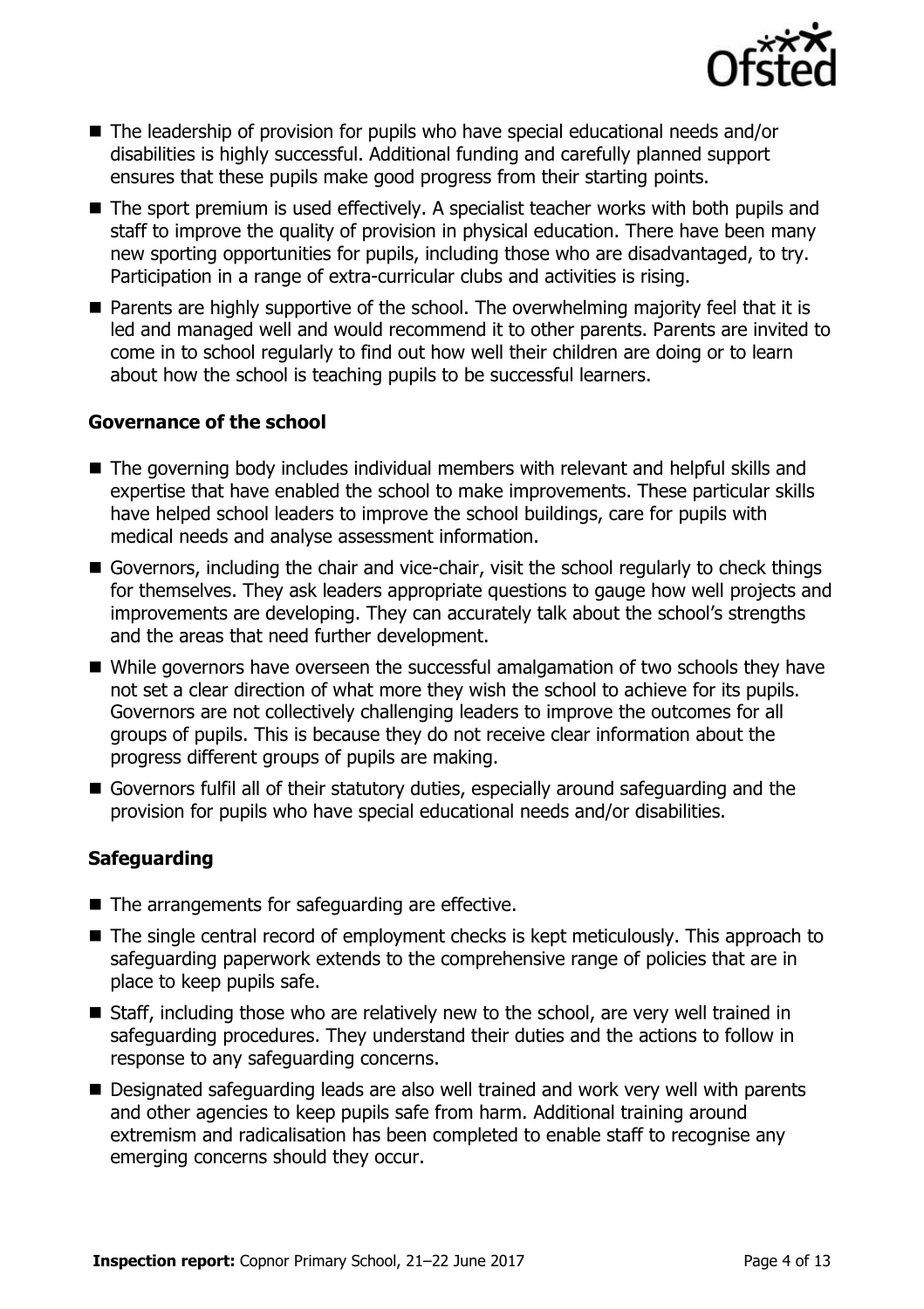

■ The curriculum provides many relevant opportunities for pupils to learn how to keep themselves and others safe.

#### **Quality of teaching, learning and assessment Good**

- Teachers help pupils at Copnor to become successful learners. Pupils focus very well in lessons and are resilient, even on very hot days. This helps them to make good progress. Pupils are encouraged to continuously edit and improve their work. They are confident and keen to share and celebrate their learning.
- **Pupils are not afraid to learn from their mistakes. Inspectors saw pupils demonstrate** resilience and succeed after making a mistake in a dance routine. Elsewhere, pupils persevered to get their pronunciation correct in French after initially going wrong.
- Across the school, teachers have strong subject knowledge and ask questions skilfully to encourage pupils to think and work independently. Capable teaching assistants are effective at supporting the learning of individuals and groups of pupils.
- Leaders understand the difference that high-quality teaching can make to pupils' progress. Every leader teaches regularly and models highly effective teaching. They frequently work with groups of pupils who are at risk of falling behind and need to catch up, or who need some extra inspiration. For example, some leaders regularly read with groups of boys who may have been reluctant readers.
- Reading has a high priority in this school. Every pupil is heard read at least once a week by an adult. Pupils develop strong reading habits and are encouraged to read a wide range of books from different genres. Younger pupils get off to a great start with their reading through precise and effective phonics (letters and the sounds they represent) teaching. Teachers and teaching assistants have strong subject knowledge and use technical vocabulary accurately. They match tasks very carefully to pupils' abilities and make strong links between reading and writing from the very beginning.
- Mathematics teaching routinely gives pupils the opportunity to develop their fluency with calculations, problem-solving and reasoning skills. Leaders reviewed how well this approach was working and identified that the most able pupils in Year 5 needed more challenge and therefore regrouped the pupils. An increased focus on the most able, including the most able disadvantaged, has accelerated the progress for this group and allowed them to deepen their learning. For example, inspectors observed them learning how to use a protractor accurately to test mathematical rules about angles on a line and around a point.
- The most able are not challenged consistently well throughout the school. There are often missed opportunities to ask pupils to think more deeply about their learning or to plan wider experiences or tasks that fully challenge them.
- Some teaching lacks precision, which can restrict the progress pupils make. For example, in key stage 1 mathematics weaknesses had not been identified in pupils' basic calculation skills before moving on to more complex tasks. Furthermore, teaching does not regularly provide intellectually stretching activities for some very able pupils.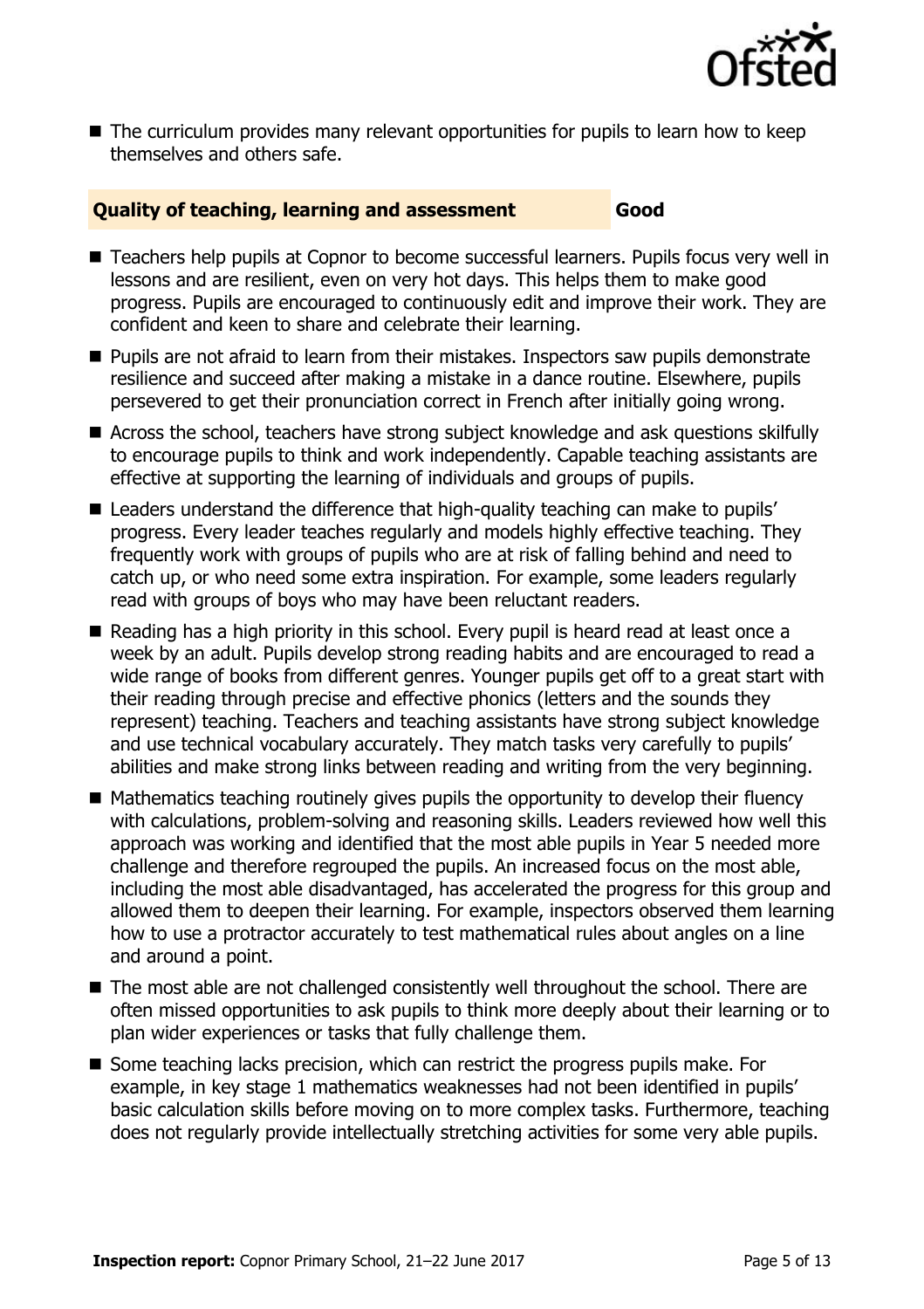

■ Although teachers apply the school's feedback policy consistently, they are not all adept at assessing how well pupils are doing in lessons. Therefore, the pace of learning is not speeded up or slowed down to match the success of pupils in developing their knowledge, skills and understanding.

#### **Personal development, behaviour and welfare Good**

#### **Personal development and welfare**

- The school's work to promote pupils' personal development and welfare is outstanding.
- Every member of staff contributes towards promoting pupils' personal development. From the caretaker playing basketball with pupils at lunchtime to promote healthy lifestyles, to support staff who support the most vulnerable pupils and their families working with other agencies. Pupils are very confident that there is an adult they can talk to at school if they have a problem or worry.
- The school is a community where equality reigns. Year 6 pupils explained how and why everyone is treated fairly in this school, irrespective of their background. Pupils' spiritual, moral, social and cultural development is promoted exceptionally well. Displays around the school have real meaning to pupils, who can explain their relevance to their learning and how they have helped shape their positive attitudes. For example, a display about a Paralympic sports day reminded pupils how people who have disabilities can achieve as well as the able-bodied.
- **Pupils have learned to be ambitious and confident. As one pupil told an inspector, 'Here** we learn how we can expand our minds.'
- To prepare them for the next stage of their education and life in modern Britain, pupils are given many opportunities to take on additional responsibilities. Fair democratic elections are held to elect pupils to positions such as school councillors. Formal applications are invited for the roles of head boy and head girl, followed by an interview with the headteacher. A growing number of pupils are taking part in the 'learning to lead' programme which allows ambassadors to demonstrate the school's learning values of 'collaboration, tolerance, resilience, respect and initiative'.
- **Pupils learn to stay safe online, and also when in the vicinity of railways and water.** Older pupils have produced their own video to help their younger peers understand how to stay safe on the new 'trim trail' equipment.
- Records show that bullying is very rare in this school; however, if it happens pupils are very confident that it is dealt with firmly by leaders. Year 6 pupils confirmed that there are severe consequences for this type of behaviour that are well understood. Measures to prevent bullying are so successful that many pupils who spoke to inspectors were adamant there is no bullying in the school because they have not witnessed any.

#### **Behaviour**

■ The behaviour of pupils is good. Pupils are confident, self-assured and positive in their lessons. They listen carefully and respect each other's ideas.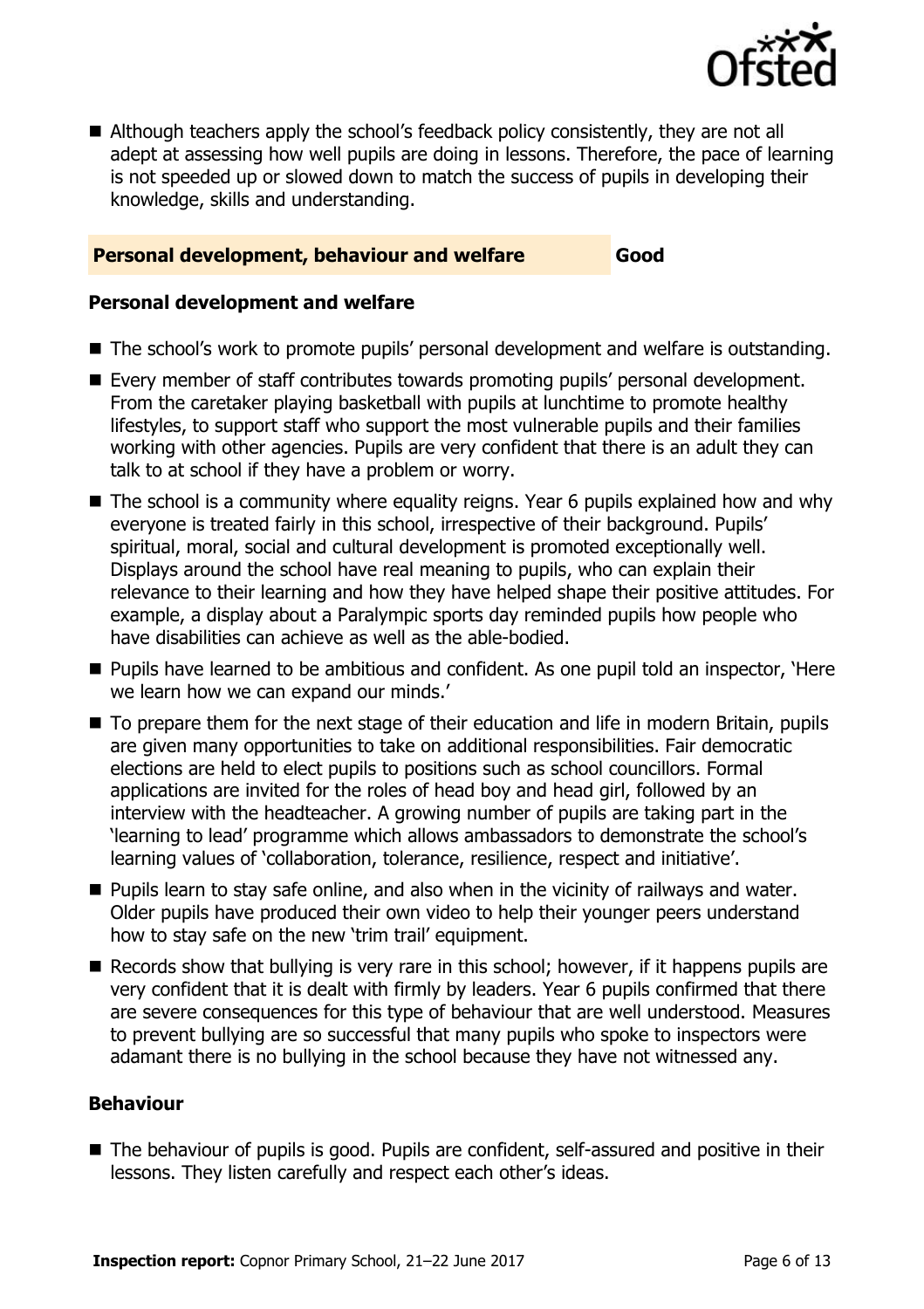

- **Pupils move around the school in an orderly manner. The whole school's behaviour** observed in an assembly was exemplary. Parents, pupils and staff are rightly very positive about behaviour in the school.
- Attendance is improving overall and for groups of pupils where attendance has been low in the past. Overall attendance is above the national average. The innovative use of a 'walking bus' is removing some barriers to pupils being absent. School leaders' close monitoring of attendance has had a positive impact, but they are not complacent. Staff continue to redouble their efforts to work with families to ensure that all pupils attend regularly.
- **Pupils fully understand the clear system of rewards and sanctions. They confirm that** teachers use this well and the right pupils are rewarded regularly. Instances of inappropriate behaviour are carefully tracked. Those pupils who find it more challenging to manage their behaviour have improved over time.
- **Inspectors observed some over-exuberant behaviour on the playground at breaktimes** and lunchtimes. Very low-level off-task behaviour was witnessed in a few classrooms where learning was not as engaging as it could be.
- The very small number of pupils who attend alternative provision settings attend regularly and behave well.

#### **Outcomes for pupils Good**

- Leaders check the progress that pupils are making regularly and review any additional provision that is needed to keep them on track or help them to catch up if they have fallen behind.
- Current pupils, including those who are disadvantaged, as well as most-able disadvantaged pupils, are making strong progress over time in all year groups in English and mathematics.
- **Pupils achieve well in the Year 1 phonics screening check. Those pupils in Year 2 who** had fallen behind in phonics have caught up quickly and are now applying their phonic knowledge and skills well.
- The whole-school approach to raising the status of reading has been successful. Pupils are reading widely, including for pleasure. They are developing their skills as readers effectively and are then applying these skills in their own writing. Older pupils are confidently and skilfully using mature sentence structures accurately in their writing. Pupils have many purposeful opportunities to apply their writing skills in other subjects.
- **Pupils are developing their knowledge, understanding and skills well in a range of** subjects including history and geography. Skills are applied well in other subjects such as design technology. Outcomes in the food and nutrition elements of design technology are particularly strong in some year groups.
- Pupil premium funding is used effectively to improve outcomes for disadvantaged pupils. Leaders are using successful strategies to diminish differences in attainment. Extra, targeted teaching is used effectively to help pupils who have fallen behind to make faster progress to catch up, while additional pre-teaching before school prevents targeted pupils from falling behind in the first place.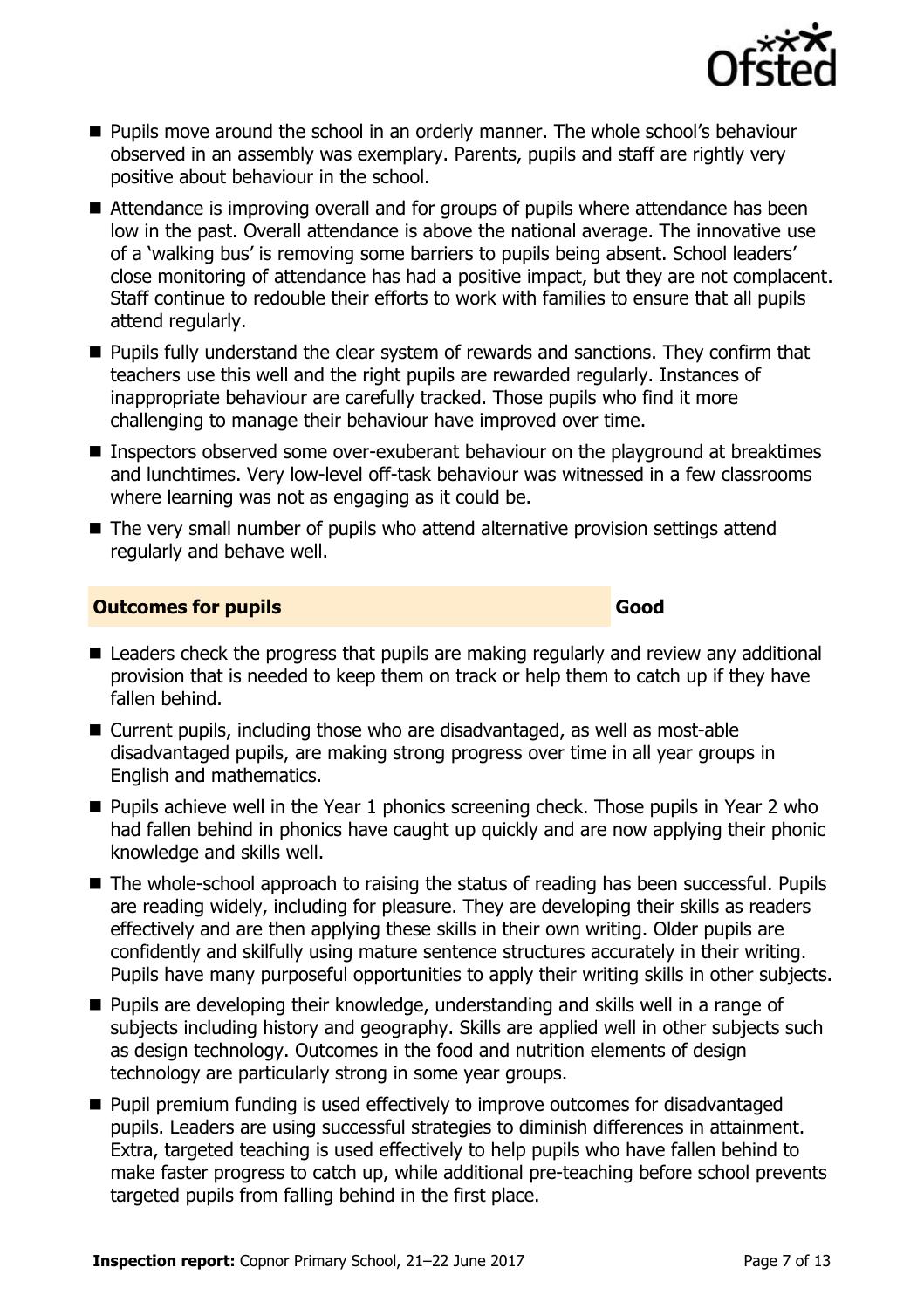

- Pupils who have special educational needs and/or disabilities are making at least good progress because of the highly effective personal development and support they receive.
- The most able pupils are not always making as much progress as they could. This is because teaching does not always challenge them to deepen their thinking and extend their learning.
- Published assessment information from previous vears, including for disadvantaged pupils, does not match the improved progress seen by the inspection team. This is because pupils are now making faster progress due to improved teaching. Some of the starting-point information that progress is judged against was from before the school amalgamated and may be inaccurate.
- School leaders have detailed information about pupils' attainment. Their additional analysis of progress made by pupils and groups, such as the most able, is not yet embedded or shared with governors.

#### **Early years provision Good Good**

- Leaders have successfully improved the early years provision so that it is now good. The early years manager has worked together well with senior leaders to ensure that children now have a good start to their education at Copnor. One parent wrote that: 'My son has flourished since entering Reception. He has been very well taught and supported in his first year of education. It has been a very positive experience.'
- Children are safe and happy in the early years. Staff are well trained, including in paediatric first aid. Safeguarding procedures are effective and all precautions are taken to make both the indoor and outdoor learning areas safe and secure.
- Teaching is good. For example, phonics teaching is precise and targeted at groups of children based on their ability. Children are quickly encouraged to make the links between early reading and writing. They record the words they sound out, giving them opportunities to develop their pencil control and letter formation at the same time.
- Children enjoy the themed topics. For example, during the inspection children smartly marched behind their teachers as they followed a treasure map to find some hidden coins. Children were pleased to earn a class reward for finding the hidden treasure.
- Children beamed with delight and pride as they used their learning journey books to show an inspector some of the wonderful learning from earlier in the year. Themes covered included: my family, Diwali, fireworks, Christmas, life-cycles, people who help us, and pirates.
- Meticulous organisation goes into ensuring that children try activities in all areas of learning over a two-week period. Children have 10 keys which are linked to tasks they must participate in. This ensures they make good progress developing their skills in all areas of learning and are well prepared for Year 1.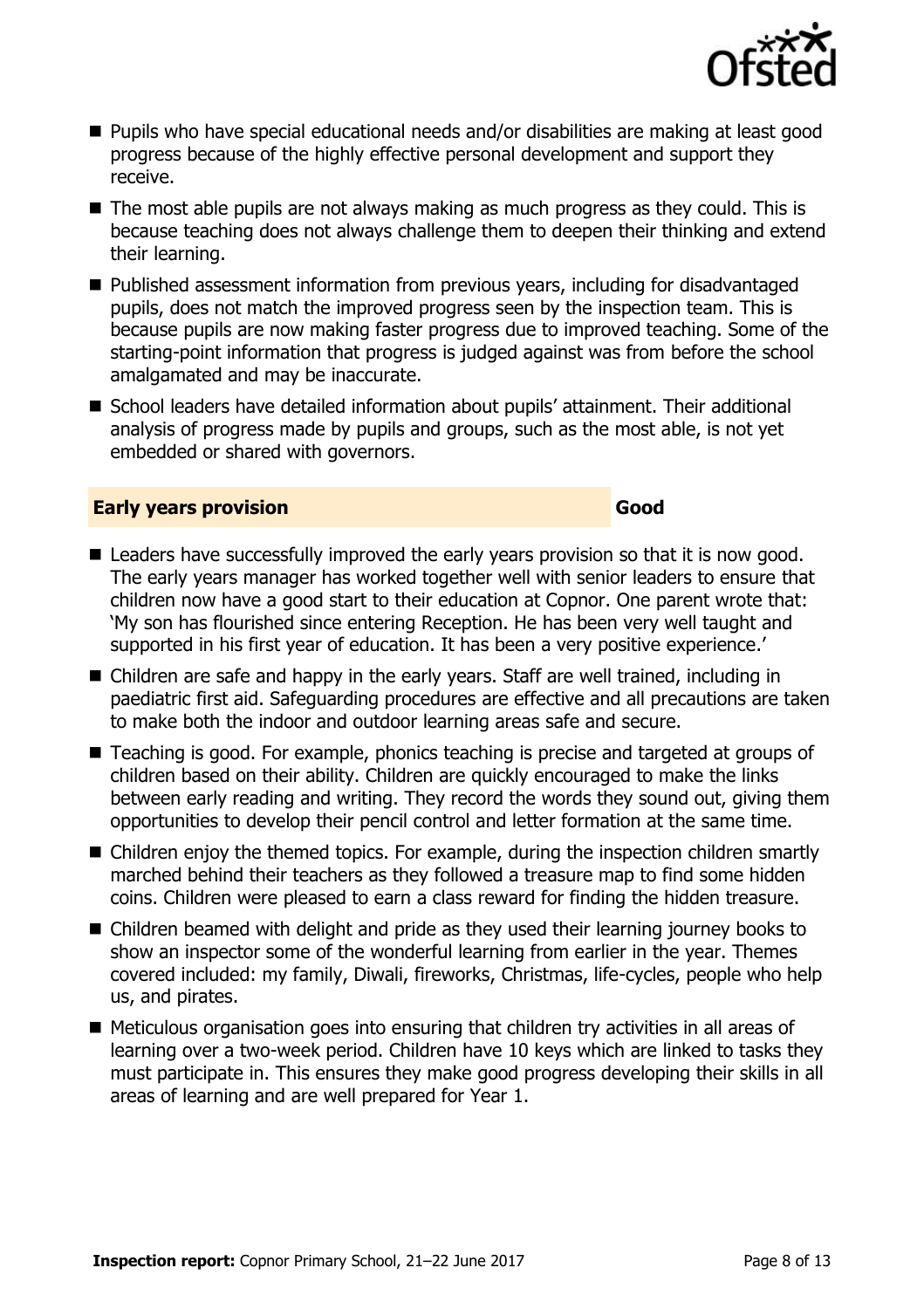

- Assessment is used effectively to plan activities to help children who have fallen behind, including those who are disadvantaged, to catch up. For example, a teacher planned an activity for a small group of boys to knock over tin cans with a bean bag, so they could practise their number recognition and simple addition by calculating their scores.
- Adults work very well with groups of children on assigned activities. They effectively model appropriate language and vocabulary, ask helpful questions to make children think, and give prompts and reminders to support learning. Some adults are less effective at visiting children who are playing independently to extend their learning.
- The high levels of respect between adults and children lead to children behaving very well. The very rare poor behaviour is sometimes linked to children not wanting to complete planned activities. Sensitive reminders about boundaries and expectations soon lead to children making the right choices again.
- Parents play a full and valuable role in their children's learning. Many parents come in to school to read with their children on a weekly basis. They also contribute to their child's learning journal book by adding comments, for example when they are proud of some learning or when their child has achieved something special at home.
- The structured organisation of the school day does not enable children to choose when they learn indoors or outdoors. The structure also requires activities to start and end at certain times. This sometimes prevents some children, who have developed a particular interest or fascination, from deepening their play and learning and seeing an activity through to completion.
- Very few children exceed the early learning goals. Some activities restrict the most able children from deepening their learning. For example, some most-able children quickly completed the activity to use a metal detector to find and sort metal objects hidden in the sandpit. They did not have the opportunity to explore the wider environment themselves with this exciting piece of equipment.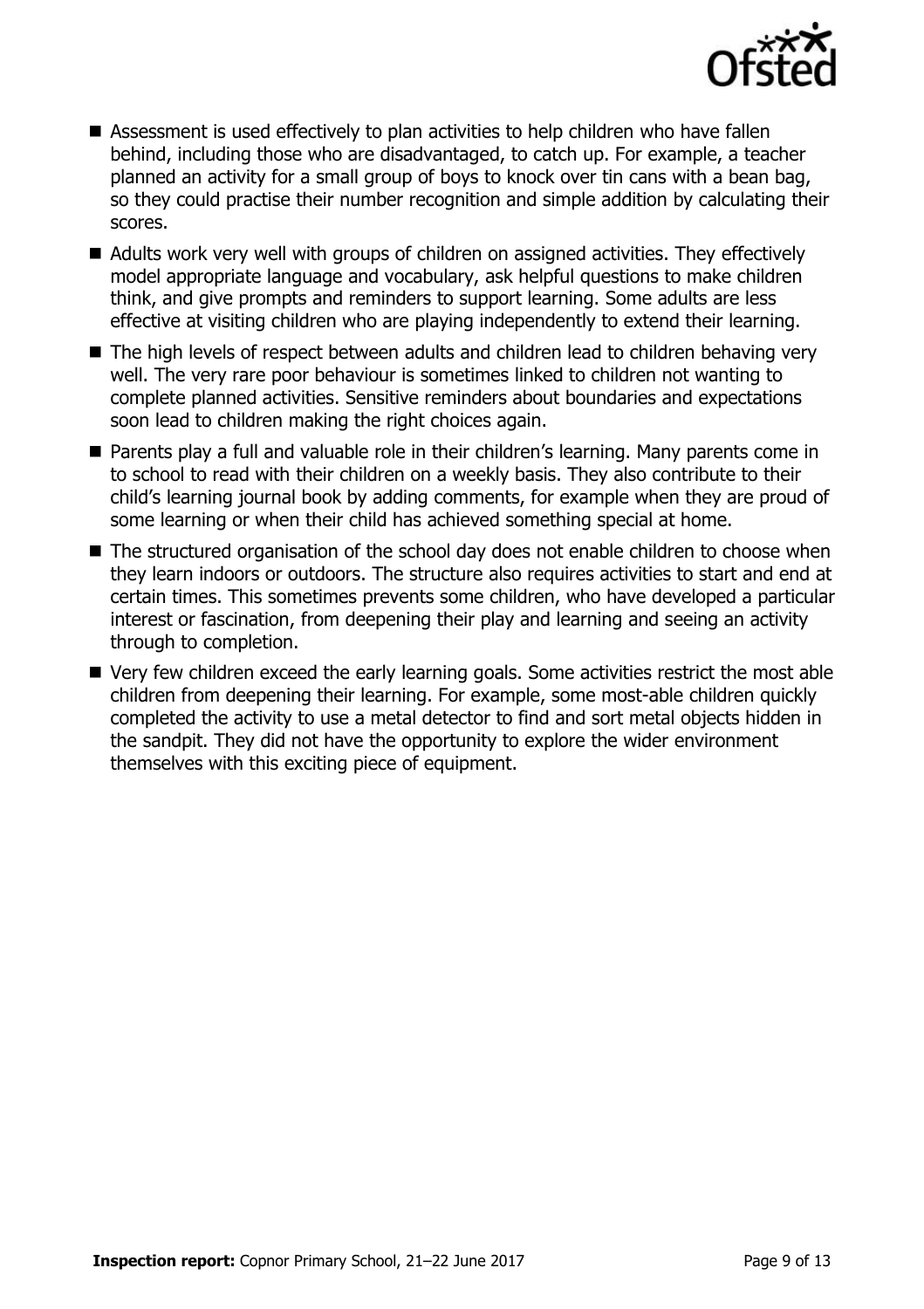

# **School details**

| Unique reference number | 141096     |
|-------------------------|------------|
| Local authority         | Portsmouth |
| Inspection number       | 10032491   |

This inspection of the school was carried out under section 5 of the Education Act 2005.

| Type of school                      | Primary                   |  |
|-------------------------------------|---------------------------|--|
| School category                     | Community                 |  |
| Age range of pupils                 | 4 to 11                   |  |
| <b>Gender of pupils</b>             | Mixed                     |  |
| Number of pupils on the school roll | 684                       |  |
| Appropriate authority               | The governing body        |  |
| Chair                               | <b>Peter Stokes</b>       |  |
| <b>Headteacher</b>                  | Douglas Brawley           |  |
| Telephone number                    | 02392 661191              |  |
| Website                             | copnorprimary.co.uk       |  |
| <b>Email address</b>                | admin@copnorprimary.co.uk |  |
| Date of previous inspection         | Not previously inspected  |  |

#### **Information about this school**

- Copnor Primary School opened in September 2014 following the amalgamation of Copnor Infant School and Copnor Junior School.
- The infant school was last inspected in July 2013 and judged to require improvement. The junior school was last inspected in January 2014 and judged to be good.
- The current headteacher was previously the headteacher of the junior school
- The school is much larger than primary schools nationally. There are currently three classes in each year group.
- Approximately one quarter of pupils are disadvantaged. This is similar to the figure found nationally.
- The proportion of pupils who have special educational needs and/or disabilities is above average.
- Less than a tenth of the pupils have a first language that is not English.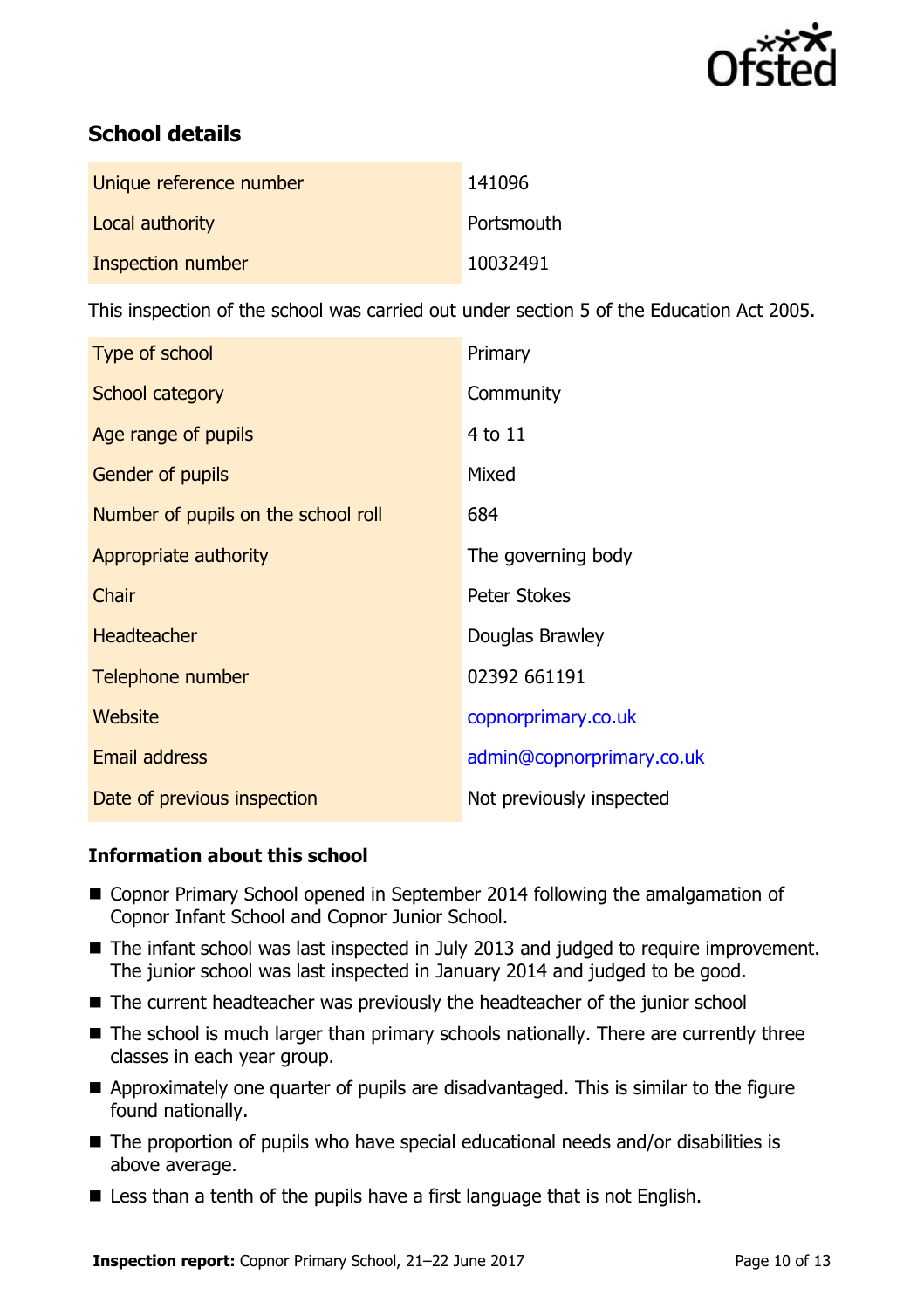

- The school operates a breakfast club each morning and after-school club each afternoon.
- The school currently uses alternative provision at Flying Bull Academy and Harbour School for a very small number of pupils.
- The school meets the current floor standards which set out the government's minimum expectations for pupils' progress and attainment in primary schools.
- The school meets requirements on the publication of specified information on its website.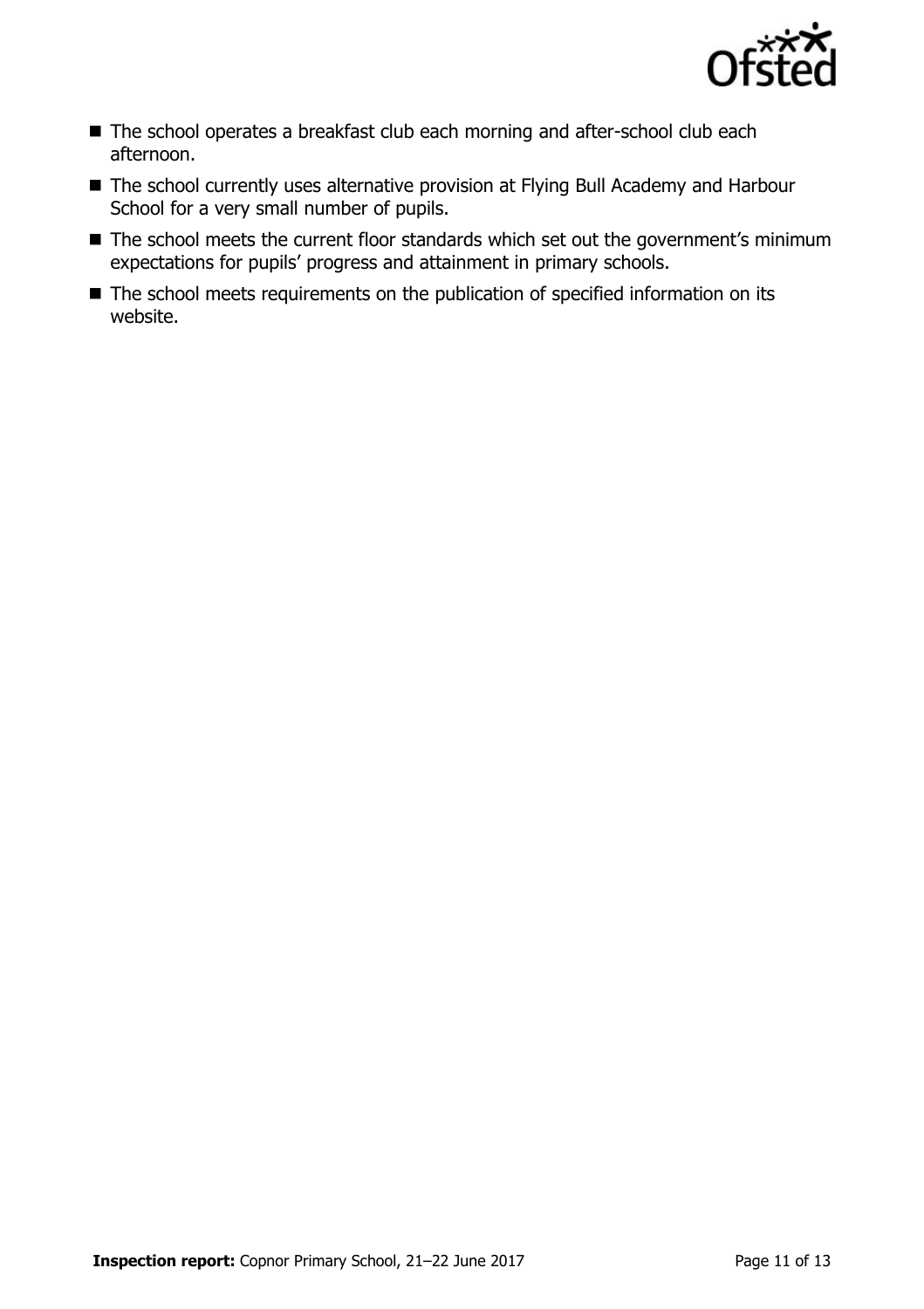

# **Information about this inspection**

- Inspectors observed learning in all classes at least once. They looked at pupils' workbooks and talked to pupils about their learning. Many of these observations were carried out with senior leaders.
- Inspectors met with the headteacher, deputy headteacher and assistant headteachers throughout the inspection. Her Majesty's Inspector met with the chair and vice-chair of the governing body. He also held a telephone conversation with two representatives of Portsmouth local authority.
- Inspectors held further meetings with other staff who hold leadership responsibilities or are newly qualified. Inspectors took account of 76 responses to Ofsted's confidential online staff survey.
- An inspector telephoned the two providers of alternative provision.
- **Inspectors spoke informally to pupils in lessons and at play and lunchtime. They looked** at 127 responses to the online pupil questionnaire. Inspectors heard some pupils from Year 2, Year 4 and Year 6 read. They also met with the school council and a group of key stage 2 pupils.
- **Inspectors spoke to parents at the start of the inspection and took account of 171** responses to Parent View, Ofsted's online parent survey. They also considered a letter from a parent.
- Inspectors scrutinised a wide range of documentation including documents related to safeguarding, governance, the curriculum, school improvement, behaviour and attendance.

#### **Inspection team**

| Lee Selby, lead inspector | Her Majesty's Inspector |
|---------------------------|-------------------------|
| <b>Brian Macdonald</b>    | Ofsted Inspector        |
| <b>Krista Dawkins</b>     | <b>Ofsted Inspector</b> |
| Rosie Beattie             | <b>Ofsted Inspector</b> |